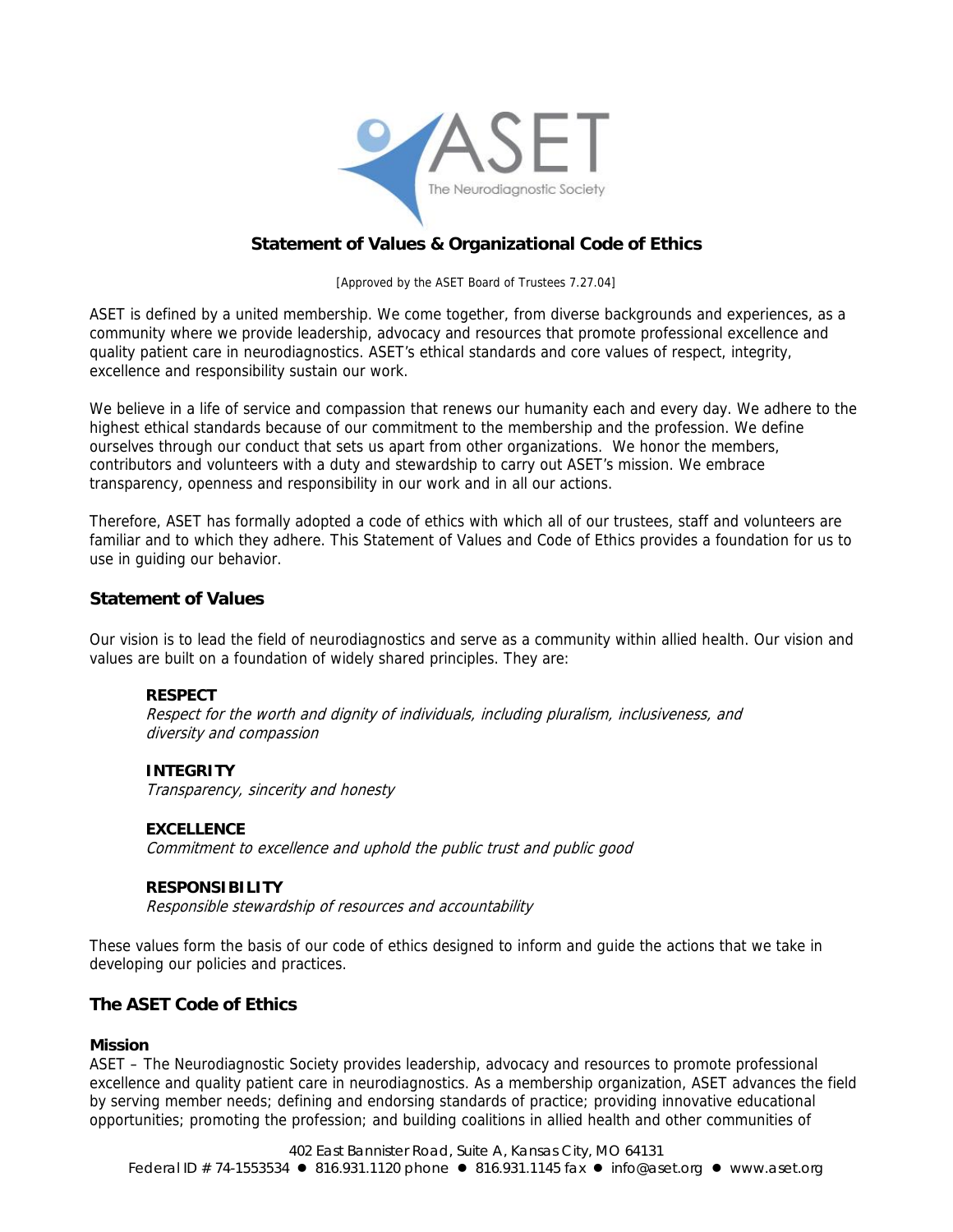interest. Neurodiagnostics includes but is not limited to Electroencephalography, (EEG), Evoked Potentials (EP), Nerve Conduction Studies (NCS), Polysomnography/Sleep Technology (PSG), Intraoperative Neurophysiological Monitoring (IONM), Long Term Monitoring (LTEM), and Intensive Care Unit Continuous EEG Monitoring (ICU/cEEG).

All of our programs support this mission and all who work for or on behalf of the Society understand and are loyal to that mission and purpose. The mission is responsive to our members and communities served by ASET and is of value to the general public.

# **Personal and Professional Integrity**

All board members, staff and volunteers of ASET act with honesty, integrity and openness in all their dealings as representatives of the Society. ASET promotes a working environment that values respect, fairness and integrity.

# **Governance**

ASET has an active governing board that is responsible for setting the mission and strategic direction of the organization and oversight of the finances and policies of the organization. The governing body:

- **Ensures that our trustees have the requisite skills and experience to carry out their duties and that all** members understand and fulfill their governance duties acting for the benefit of the organization and its public purpose;
- Has a conflict of interest policy that ensures that any conflicts of interest or the appearance thereof are avoided or appropriately managed through disclosure, recusal or other means;
- Is responsible for the hiring, firing and regular review of the performance of the chief executive officer by delegating this duty to the executive committee, and ensures that the compensation of the executive director is reasonable and appropriate;
- **E** Ensures that the executive director and appropriate staff provide the governing body with timely and comprehensive information so that the governing body can effectively carry out its duties;
- **Ensures that we conduct all transactions and dealings with integrity and honesty;**
- **E** Ensures that we promote working relationships with board members, staff, volunteers and program beneficiaries that are based on mutual respect, fairness and openness;
- Ensures that we are fair and inclusive from our hiring and promotion policies of staff to diversity and worthwhile opportunities for volunteer positions and board;
- **E** Ensures that policies of the Society are in writing; clearly articulated and officially adopted;
- **Ensures that the resources are responsibly and prudently managed; and,**
- Ensures that the Society has the capacity to carry out its programs effectively.

# **Responsible Stewardship**

ASET manages our funds responsibly and prudently. This includes the following considerations:

- The Society spends a reasonable percentage of our annual budget on programs in pursuance of our mission;
- The Society spends an adequate amount on administrative expenses to ensure effective accounting systems, internal controls, competent staff and other expenditures critical for professional management;
- The Society compensates staff, and any others who may receive compensation, reasonably and appropriately;
- When soliciting funds, ASET has reasonable fundraising costs;
- $\blacksquare$  The Society does not accumulate operating funds excessively;
- The Society prudently draws from endowment funds consistent with donor intent and to support the intended purpose of the organization;
- The Society ensures that all spending practices and policies are fair, reasonable and appropriate to fulfill the mission of the organization; and,
- All financial reports are factually accurate and complete in all material respects.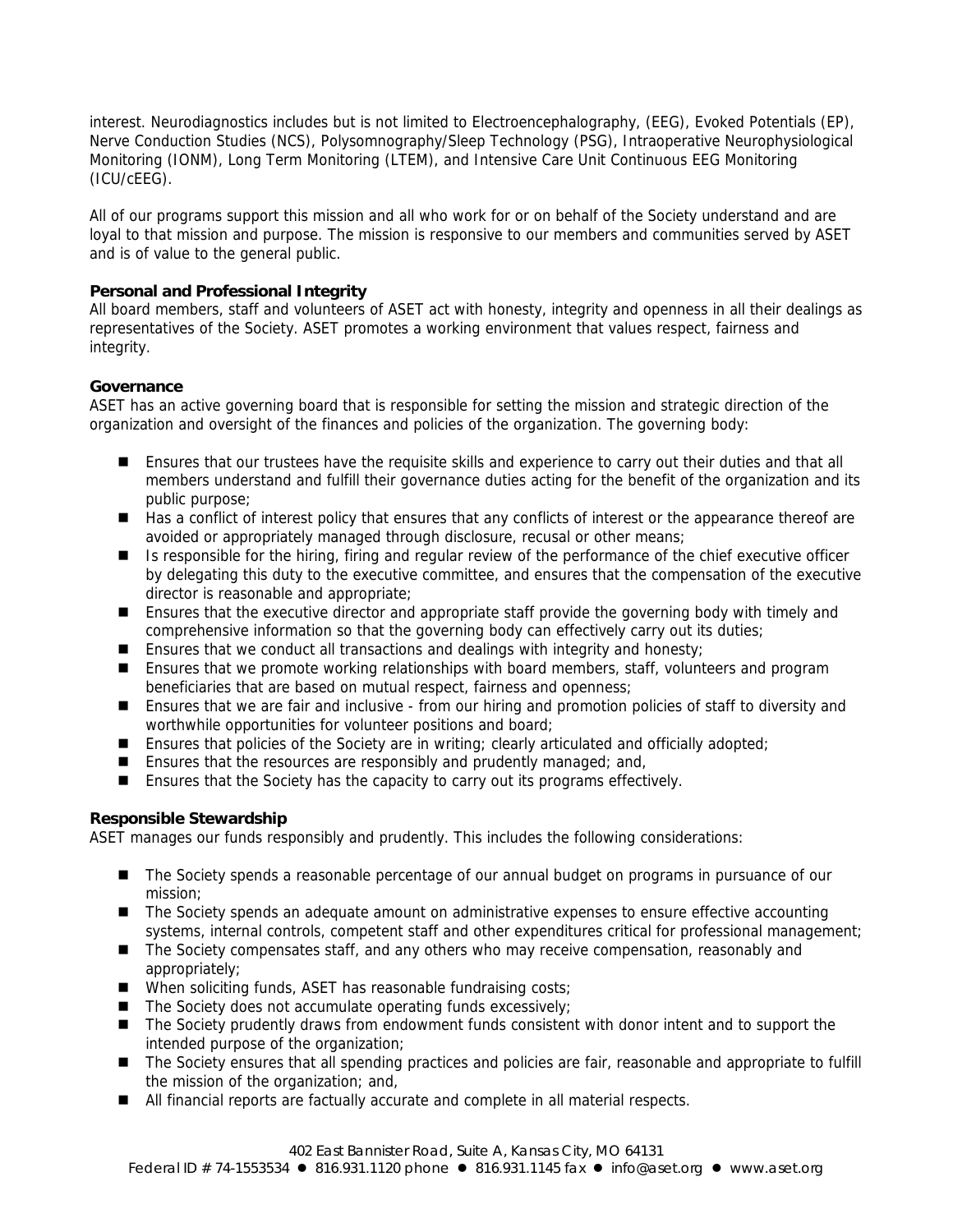#### **Openness and Disclosure**

ASET provides comprehensive and timely information to the public, media and all stakeholders and is responsive in a timely manner to reasonable requests for information. All information about the Society will fully and honestly reflect the policies and practices of the organization. Basic informational data about ASET, such as the Form 990, reviews and compilations, and audited financial statements will be available to our members and to the public. All solicitation materials accurately represent our policies and practices and reflect the dignity of program beneficiaries. All financial, organizational and program reports will be complete and accurate in all material respects.

### **Inclusiveness and Diversity**

ASET has a policy of promoting inclusiveness and its staff, board and volunteers reflect diversity in order to enrich its programmatic effectiveness. The Society takes meaningful steps to promote inclusiveness in its hiring, retention, promotion, board recruitment and constituencies served.

#### **Program Evaluation**

ASET periodically reviews program effectiveness and has mechanisms to incorporate lessons learned into future programs. ASET is committed to improving program and organizational effectiveness and develops mechanisms to promote learning from its activities and the field. The Society is responsive to changes in the profession and is responsive to our constituencies.

#### **Fundraising**

ASET is truthful in our solicitation materials. We respect the privacy concerns of individual donors and expended funds consistent with donor intent. We disclose important and relevant information to potential donors.

In raising funds from the public, ASET will respect the rights of donors, as follows:

- $\blacksquare$  To be informed of the mission of the Society, the way the resources will be used and their capacity to use donations effectively for their intended purposes;
- To be informed of the identity of those serving on the ASET governing board and to expect the board to exercise prudent judgment in its stewardship responsibilities;
- $\blacksquare$  To have access to the Society's most recent financial reports;
- $\blacksquare$  To be assured their gifts will be used for the purposes for which they were given;
- To receive appropriate acknowledgement and recognition;
- To be assured that information about their donations is handled with respect and confidentiality to the extent provided by the law;
- $\blacksquare$  To expect that all relationships will be professional in nature;
- To be informed whether those seeking donations are volunteers, employees of the Society or hired solicitors;
- To have the opportunity for their names to be deleted from mailing lists that ASET may intend to share; and,
- To feel free to ask questions when making a donation and to receive prompt, truthful and forthright answers.

# **Legal Compliance**

ASET is knowledgeable of and complies with all laws and regulations.

# **Process and Afterward**

The Statement of Values and Code of Ethics was developed by the ASET Executive Committee and approved by the ASET Board of Trustees, with much of the original content drafted by a subcommittee of the Independent Sector Ethics and Accountability Committee. Written permission was granted to use the content in whole, or in part, by the Independent Sector.

This statement will continue to provide the Society with a foundation by which we will act and function, as it is reviewed and revised, as necessary. It is not all encompassing, but by necessity, contains broad ethical